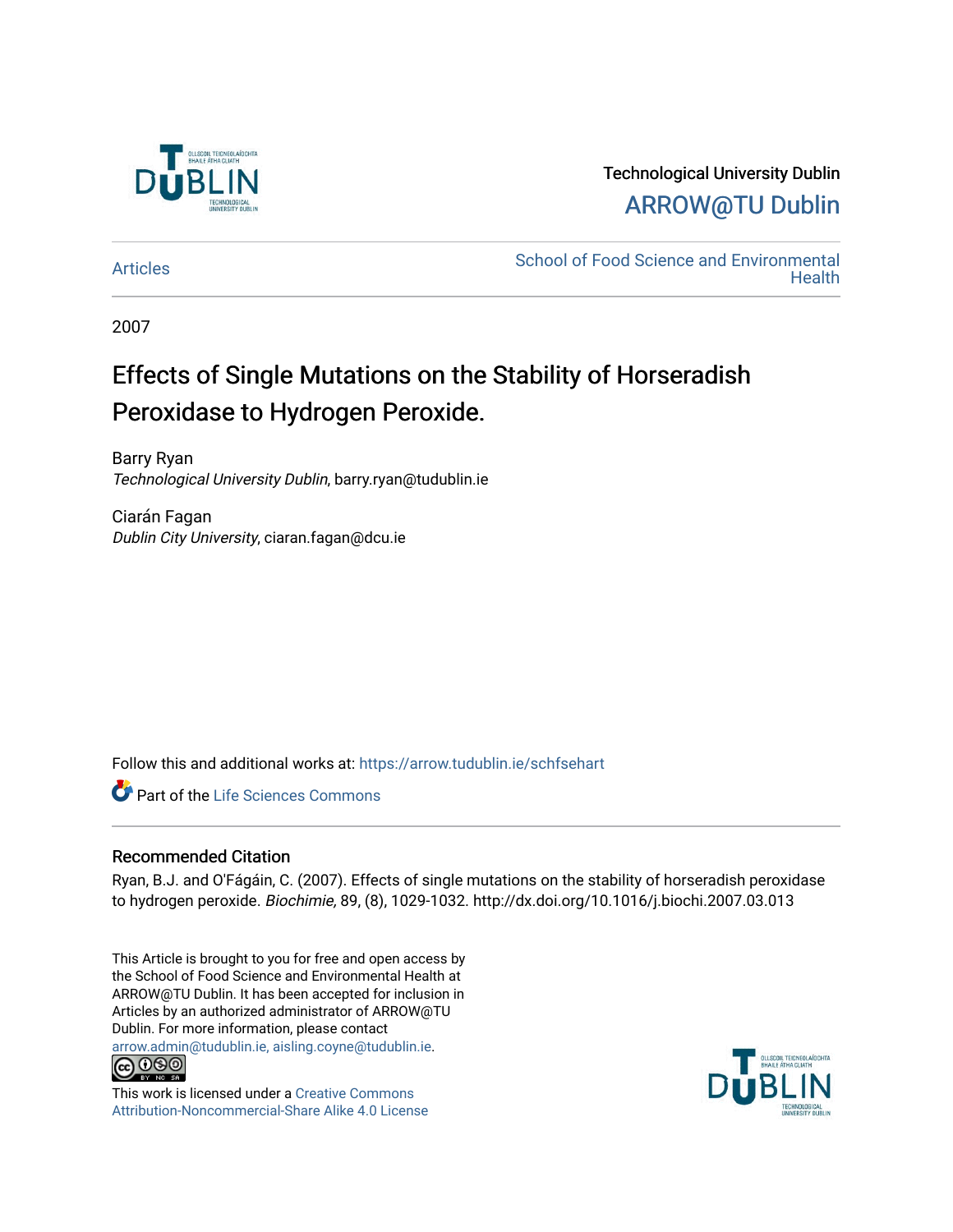# **Effects of single mutations on the stability of Horseradish Peroxidase to hydrogen peroxide.**

Barry J. Ryan and Ciarán Ó'Fágáin\*.

School of Biotechnology and National Centre for Sensors Research, Dublin City University, Dublin 9, Ireland.

\* corresponding author: Ciarán Ó'Fágáin (Ciaran.Fagan@dcu.ie). Phone: +353-1-700 5288 Fax: +353-1-700 5412

**Short Title:** Increased peroxide stability of Horseradish Peroxidase mutants.

**Key Words:** Recombinant, Horseradish Peroxidase, Mutagenesis, Peroxide, Stabilisation.

**Abbreviations:** δ-ALA: Delta Aminolevulinic AcidHRP, horseradish peroxidase isoenzyme C; PDB, protein data bank; rHRP, recombinant horseradish peroxidase isoenzyme C; TMB, 3,3',5'5-Tetramethyl Benzidine.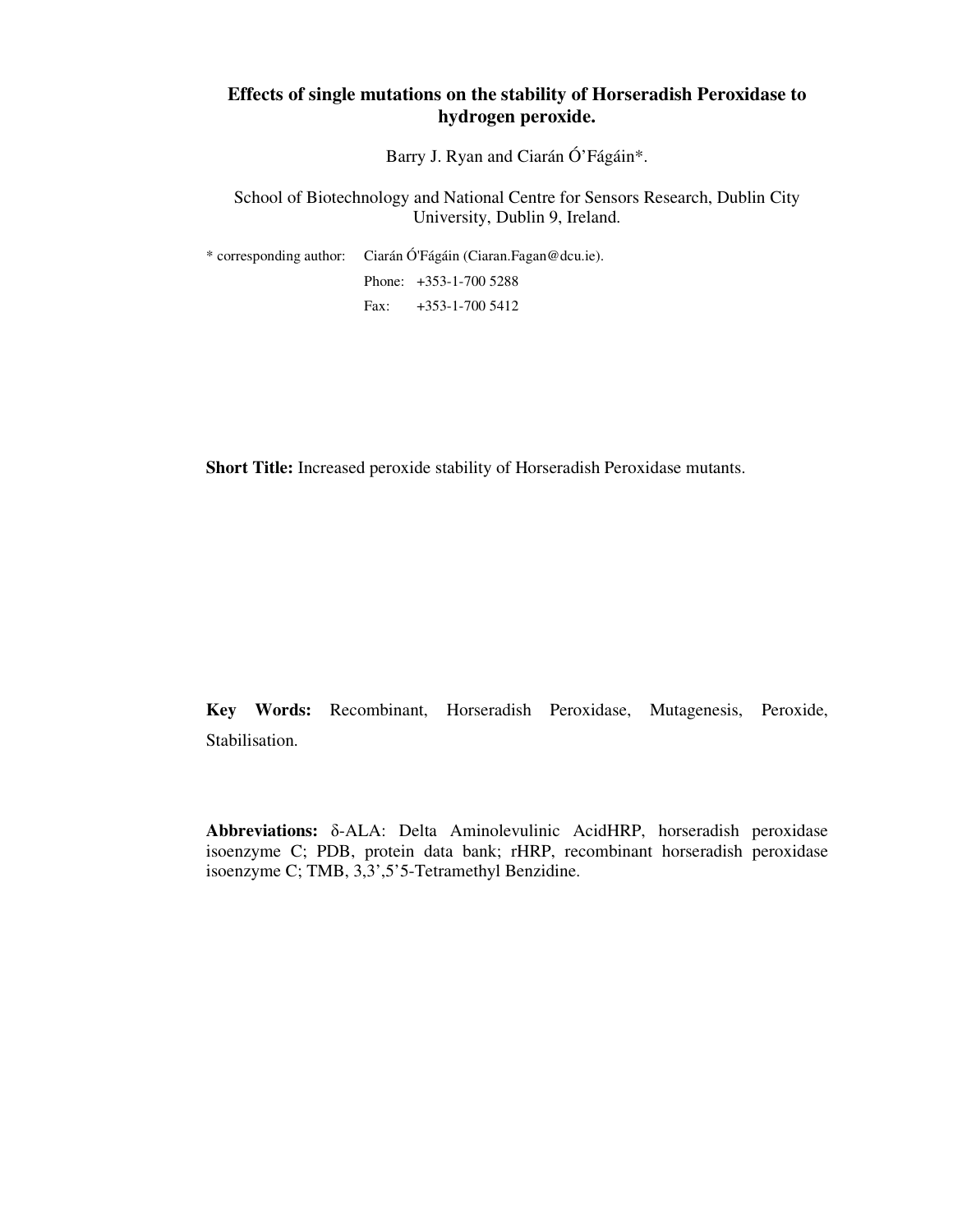## **Abstract:**

Horseradish Peroxidase (HRP) is a commonly used enzyme in many biotechnological fields. Improvement of HRP stability would further increase its potential application range. In the present study, thirteen single- and three double- mutants of solvent exposed, proximal lysine and glutamic acid residues were analysed for enhanced  $H_2O_2$ stability. Additionally, five single- and one pentuple-consensus mutants were investigated. Most mutants displayed little or no alteration in  $H_2O_2$  stability; however, three (K232N, K241F and T110V) exhibit significantly increased  $H_2O_2$  tolerances of 25- (T110V), 18- (K232N), and 12- fold (K241F). This improved stability may be due to an altered enzyme- $H_2O_2$  catalysis pathway or to removal of potentially oxidisable residues.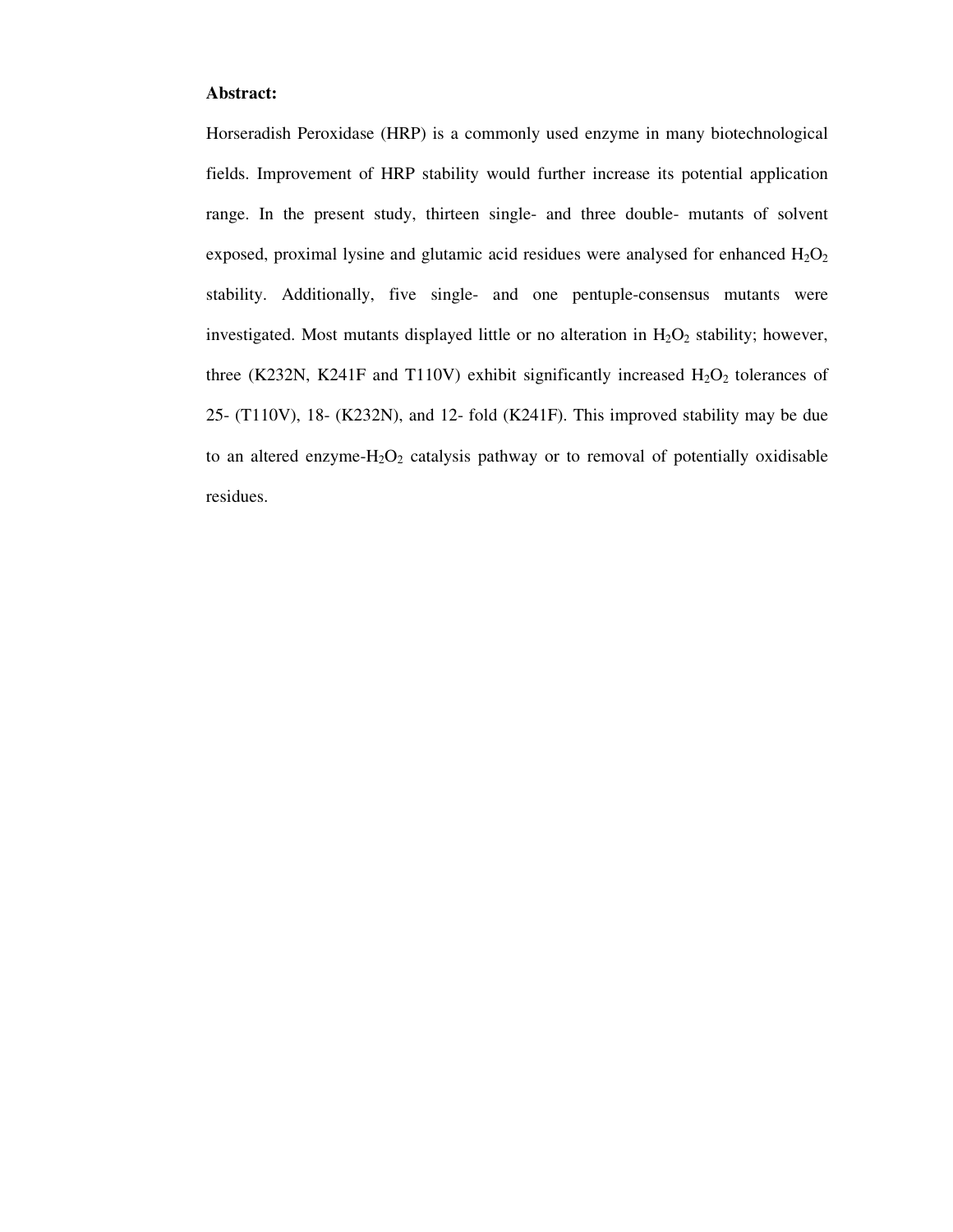## **Introduction.**

The most widely studied peroxidase is isoform C from horseradish roots (*Armoracia rusticana*; HRP) due mainly to its many diverse uses in biotechnology [1]. Peroxidases are prone to suicide inactivation by the  $H_2O_2$  substrate, which is particularly problematic in high-value applications such as diagnostics and biosensors [2], as well as in wastewater treatment [3]. The sole report to date of genetic manipulation of HRP in order to improve its peroxide stability used directed evolution, not site-specific mutagenesis as employed here. This study utilised prior art [4] and consensus sequence alignment [5] to select residues for substitution. Most mutants showed little alteration in  $H_2O_2$  tolerance compared with wildtype; however, three (K232N, K241F and T110V) exhibit significantly increased  $H_2O_2$  tolerance.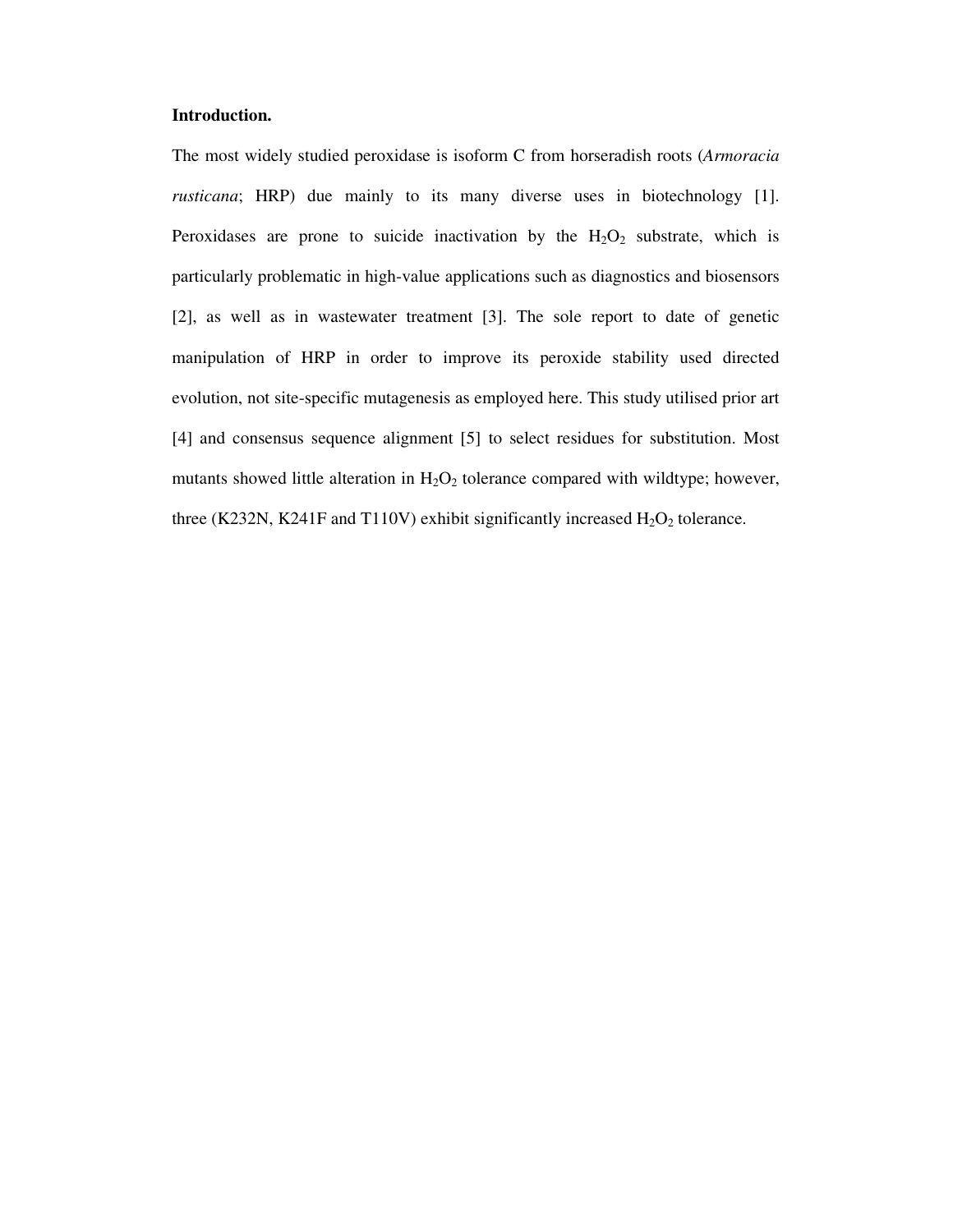### **Materials and Methods.**

*Materials*. The HRP gene was a generous gift from Prof. Frances H. Arnold (Caltech, CA, USA). The pQE60 vector was purchased from Qiagen (Valencia, CA); XL 10 Gold cells and QuickChange<sup>TM</sup> Mutagenesis Kit were purchased from Stratagene (La Jolla, CA). All other reagents were purchased from Sigma Aldrich and were of analytical grade or higher.

*Cloning*. The HRP gene was directionally cloned into the pQE60 vector as a fusion with the N-terminal pectate lyase (PelB) leader sequence [6] and a C-terminal hexahistidine purification tag, to generate the plasmid pBR\_I.

*Bacterial Strains and Plasmids. E.coli* XL 10 Gold was used as host strain. The plasmid (pBR\_I), carrying the HRP gene and coding for the HRP fusion protein, was used for expression and site directed mutagenesis.

*Recombinant DNA Techniques*. All DNA manipulations were carried out by standard techniques [7]. Site directed mutagenesis was carried out as described by Wang and Malcom [8] utilising the QuickChange<sup>TM</sup> method. Mutant primers were supplied by MWG-Biotech (Germany). Mutants were confirmed by commercial di-deoxy sequencing (Fusion Antibodies, Belfast, Northern Ireland).

*Expression and Purification*. XL10 Gold (Stratagene) cells harbouring pBR\_I were cultured at  $30^{\circ}$ C, 220 rpm for 16 h in LB broth supplemented with 100  $\mu$ g/mL ampicillin,  $1mM$  δ-ALA and  $2mM$  CaCl<sub>2</sub>. Post-expression the cells were periplasmically lysed and the contents were precipitated with ammonium sulphate.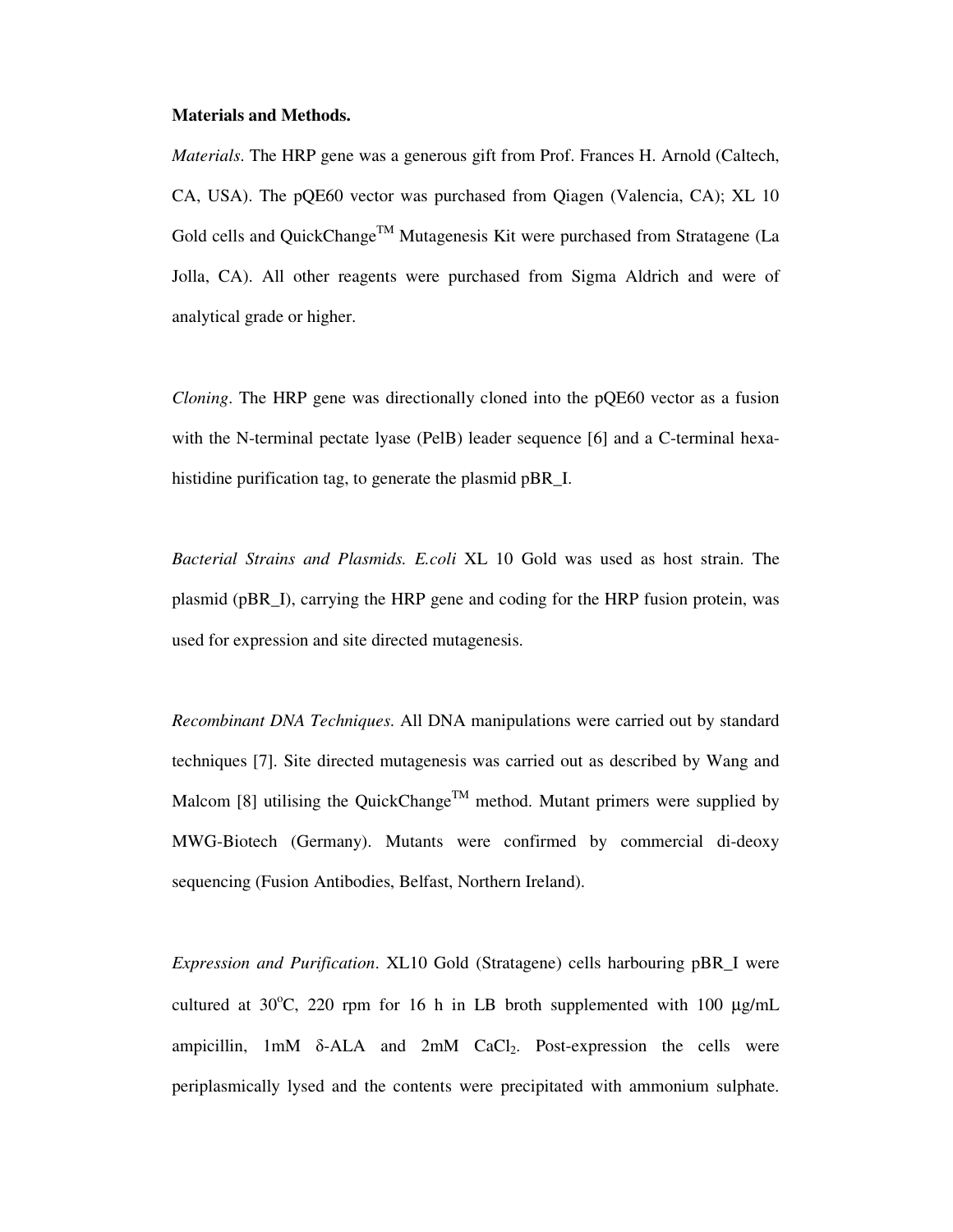Precipitated protein was resuspended in 50mM phosphate buffer pH 8.0 and dialysed against same buffer overnight at  $4^{\circ}$ C. Sodium chloride (1M) and GnCl (200mM) were added to the dialysed fractions, and these latter were subjected to nickel affinity chromatography at room temperature.

 $H_2O_2$  *Tolerance Analysis:*  $H_2O_2$  stability of recombinant HRP, and mutant variants, was determined by two methods, as described in references [9, 10].

(i) Firstly, rHRP (360 nM in 50 mM phosphate buffer, pH 7.0) was incubated with increasing concentrations of  $H_2O_2$  (0–500 mM).  $H_2O_2$  concentrations were determined spectrophotometrically using  $43.6 \text{ M}^{-1} \text{cm}^{-1}$  as the extinction coefficient [11]. Samples were exposed to the relevant  $H_2O_2$  concentration for 30 min at 25 °C in a temperaturecontrolled waterbath. (ii) Secondly, a plot of  $%$  remaining activity versus peroxide/enzyme ratio was generated. Here, the incubation period was increased to 4 hours, the [rHRP] was fixed at 1.6 x  $10^{-5}$  M, and the H<sub>2</sub>O<sub>2</sub> was varied between 0 and 5  $x 10^{-1}$  M. [10] (see Figure 1).

After incubation (either method), 50  $\mu$ L aliquots were withdrawn and remaining catalytic activity was assayed using standard TMB activity assay. This microtitrebased assay comprised 150 µL of 32 mM TMB substrate (in 100 mM citric acid buffer, pH 5.5, containing 3 mM  $H_2O_2$  and 50  $\mu$ L of rHRP in each well. The microplate was shaken as the initiating enzyme was added and the absorbance at 620 nm was recorded after 6.5 min reaction time. In each case, the  $C_{50}$  value (mM  $H_2O_2$ ) where 50% of maximal activity remains, see Table 1) was utilised to compare  $H_2O_2$ stabilities across the mutant matrix.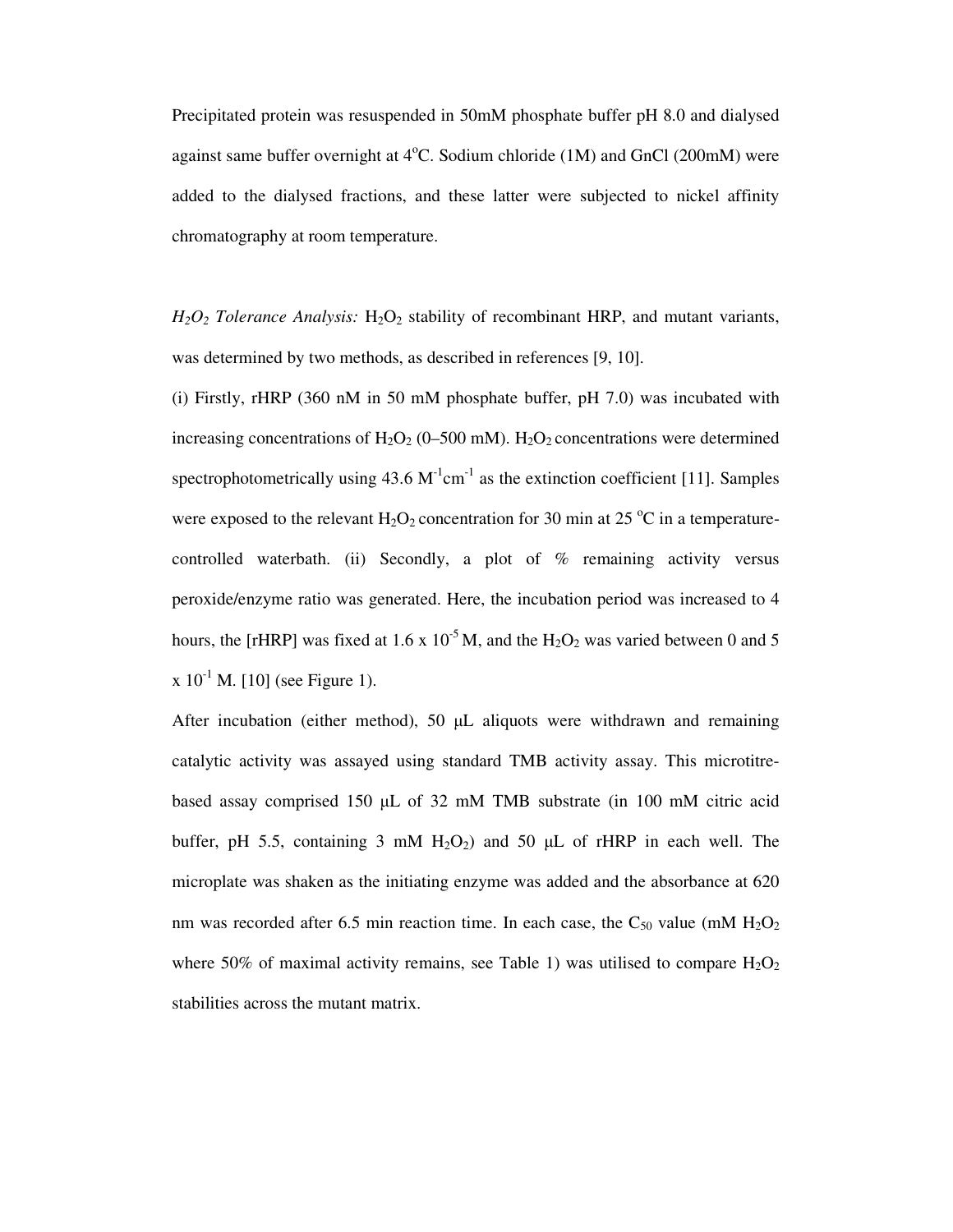### **Results and Discussion.**

Of the twenty-two mutants analysed, three showed highly significant improvements in  $C_{50}$ value for  $H_2O_2$  tolerance (see Table 1; T110V, 25-fold; K232N, 18-fold; and K241F, 12fold), four (K232E, K241A, K232/K241N and K232F/K241N) displayed lesser stability gains (between two- and four-fold), whilst the remaining 15 showed decreased or similar-towildtype  $H_2O_2$  tolerance. This trend was evident in both 30 min (noted in Table One) and longer 4-hour incubations (Figure One).

In the absence of a reducing substrate, and with excess  $H_2O_2$  present, HRP undergoes suicide inactivation. This  $H_2O_2$ -mediated inactivation has been the subject of much research, with several theories forwarded as to the inactivation pathway. In recent years, however, Hernández-Ruiz and co-workers' [11] "*three-pathway model*" has gained support. In this model, catalytic competition exists in the presence of excess  $H_2O_2$ , with three possible outcomes. These are: (a) formation of the dead-end Compound III, (b) a catalase-type reaction, and (c) complete inactivation. The first and second outcomes are enzyme survival routes and selection of one over the other depends on several parameters [11]. If excess  $H_2O_2$ persists, the survival pathway is abandoned and the enzyme progressively inactivates, resulting in the formation of inactive verdohaemochrome P670 [12]. The critical point has been identified as the Compound I - peroxide complex. A transient intermediate (P965) has been shown to complex Compound I and the peroxide substrate. Decay of this intermediate, via two competing reactions (survival or inactivation), determines the fate of the enzyme [13].

In this present study, wildtype rHRP yields a H<sub>2</sub>O<sub>2</sub> C<sub>50</sub> of 17  $\pm$ 1 mM, which compares with previous published results of  $60\%$  activity in 25 mM H<sub>2</sub>O<sub>2</sub> [9] under similar conditions. Arnolds and Lin's [9] HRP was expressed in *Saccharomyces cerevisiae*; perhaps the associated glycosylation aids  $H_2O_2$  stability [12]. K232N, K241F and T110V yielded a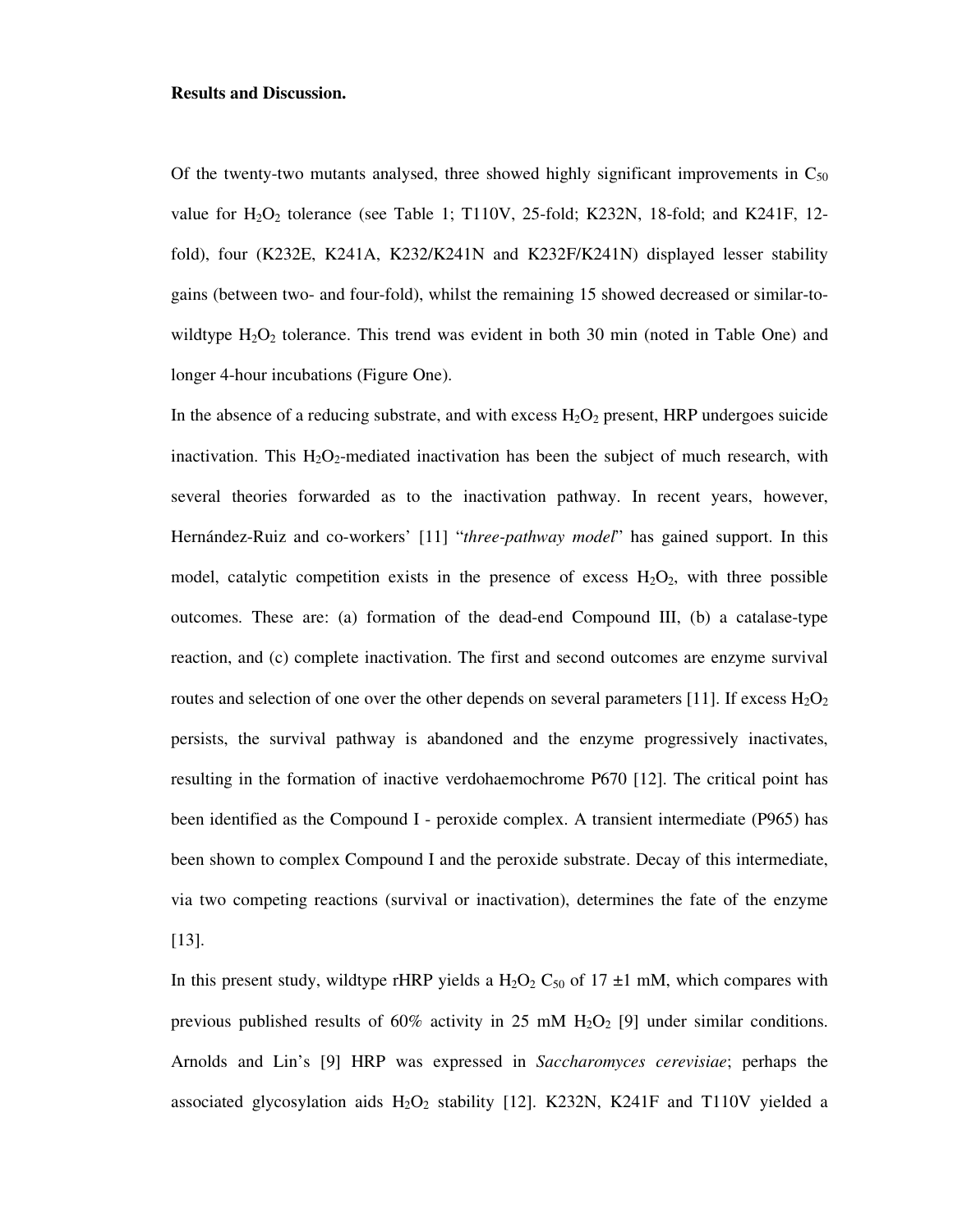significant increase in  $H_2O_2$   $C_{50}$  using 30 min incubations. These mutants also exhibited increased thermal and solvent stabilities (up to 2-fold increase in thermal and 3-fold improvement in solvent tolerance; Ryan and Ó'Fágáin, submitted).  $H_2O_2$  tolerance of the majority of remaining mutants was equal to, or less than, wildtype.

The T110V mutation notably stabilises HRP against high  $H_2O_2$  concentrations. This may be due to the removal of the –OH moiety of Threonine, which could oxidise to an aldehyde or carboxyl in the presence of the reactive oxygen species generated during  $H_2O_2$  catalysis. Valine, although a similarly-sized amino acid, contains only an aliphatic side chain. The importance of space-filling is illustrated by the stabilising K232N, but not K232A, mutation. Additionally, improved  $H_2O_2$  tolerance may be achieved by altering the charge of the protein (but maintaining the space-fill characteristics in this region), where the beneficial mutations may have a catalase-type reaction selected over Compound III formation [10]. This could perhaps lead to a HRP-based catalase-type reaction, allowing HRP to maintain catalytic activity in elevated concentrations of  $H_2O_2$ .

Hiner and co-workers [12] defined the '*partition ratio*' as a mechanism for comparing  $H_2O_2$ stability of HRP variants over four-hour incubation times at room temperature. This ratio yields the number of  $H_2O_2$  turnovers occuring prior to enzyme inactivation. Glycosylation was shown to increase HRPC  $H_2O_2$  stability (2-fold), whilst mutations to the active site (Arg 38 and His 42) caused a 10-fold loss. Partition ratios for the mutants in this study could not be obtained due to the non-linear inactivation data obtained over these longer four hour incubation times (See Figure 1); however, the significant stabilisations due to the mutations are obvious.

As demonstrated by the double lysine substitutions (positions 232 and 241), the beneficial mutations are not additive. Also, a significantly destabilising mutation (Q106R) cannot be "*rescued*" by inclusion of the stabilising T110V substitution in the combination mutant (see Table One). Mechanistic (NMR, Raman etc.) and structural (crystallisation, saturation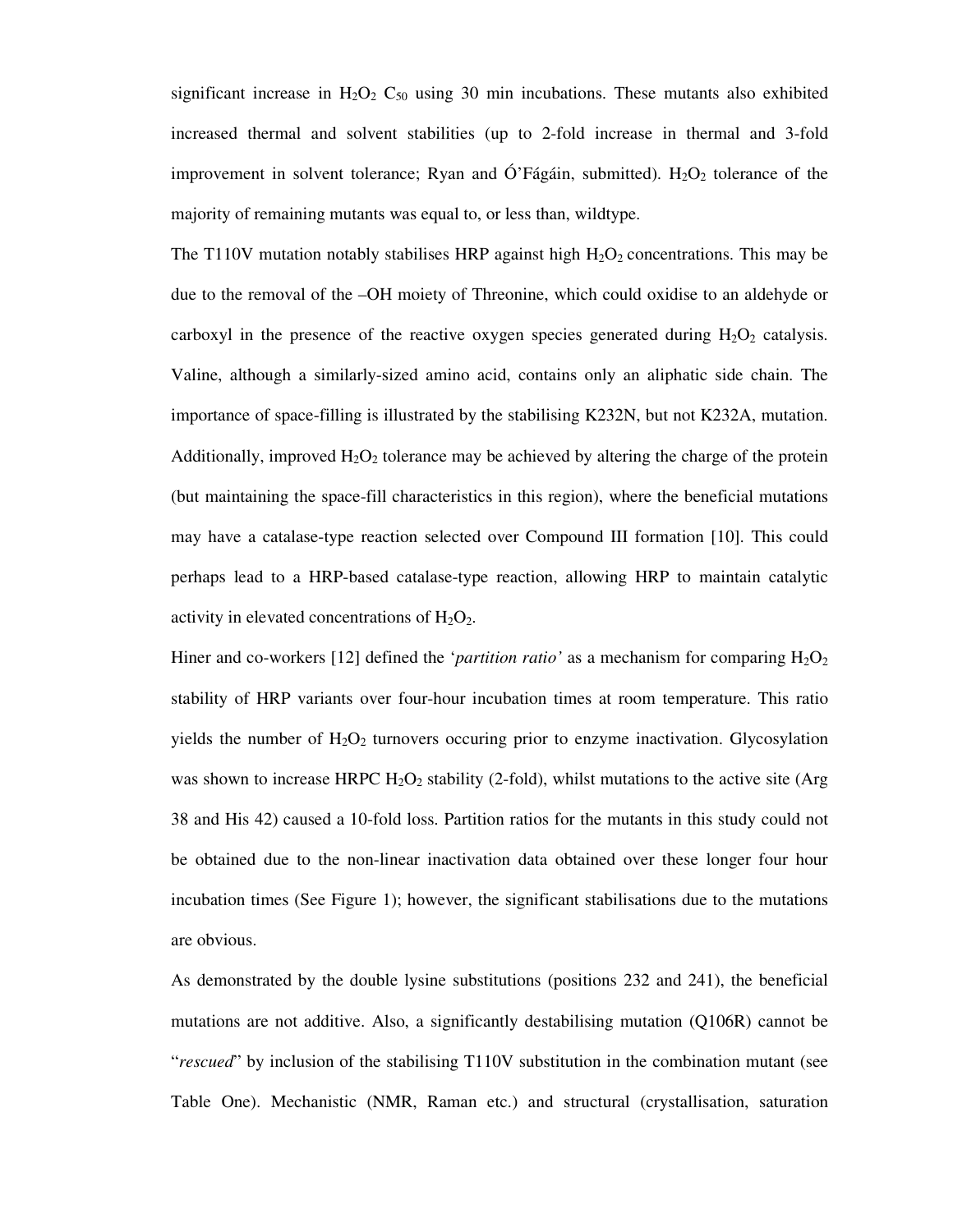mutagenesis etc) studies will be required to explain the reason(s) underlying the improved  $H_2O_2$  stability of T110V, K232N and K241F. Also,  $H_2O_2$  inactivation has been shown by others to effect structural changes, typically affecting the heme moiety, as indicated by an altered Soret band [14]. These points remain to be investigated for the mutants described here.

Previously-reported mutations outside HRP's active site have reduced susceptibility to  $H_2O_2$ inactivation: F143A, for example, yields in a 15% increase in  $H_2O_2$  stability [11]. Arnold and Lin [9] improved HRP's  $H_2O_2$  stability by directional evolution (65% increase; L131P and L371I mutations). These mutations also yielded increased thermal and solvent stabilities.

HRP is ranked "intermediate" in  $H_2O_2$  protection within the peroxidase superfamily [12]. HRP A2 demonstrates increased  $H_2O_2$  tolerance compared with HRPC. This has been attributed to the presence of a modified Compound III in HRP A2-mediated  $H_2O_2$  catalysis in the absence of a reducing substrate. Normally, a water molecule is weakly bound to Compound III; however, the altered Compound III replaces this  $H_2O$  molecule with a tightly bound  $O_2$ <sup>•</sup> radical, affording increased stability. The Compound III alternative may be kinetically disfavoured during the HRPC catalytic cycle [12].

Continued mutagenesis studies on other peroxidases highlight the potential for increasing  $H<sub>2</sub>O<sub>2</sub>$  stability [15]. Miyazaki and Takahashi [16] engineered a stabilised  $H<sub>2</sub>O<sub>2</sub>$  binding pocket in a recombinant manganese peroxidase (Class II peroxidase) by Asn81 and multiple Met substitutions. Additionally, a single substitution, H52Q, alters yeast cytochrome *c* peroxidase (Class I peroxidase) from  $H_2O_2$  reduction to oxidation [17].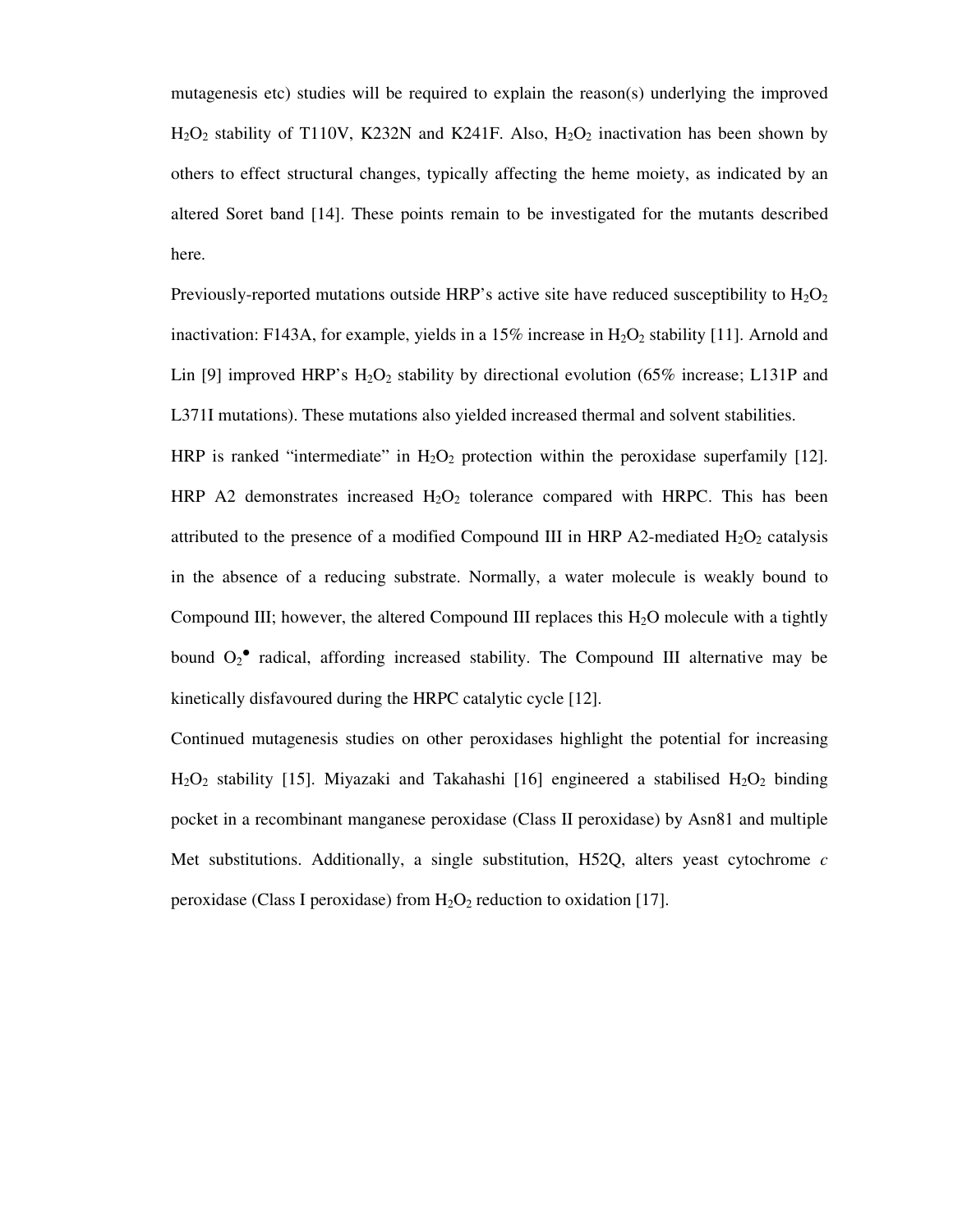## **Conclusions.**

Rational and semi-rational (consensus) single-point rHRP substitutions displayed significantly increased  $H_2O_2$  stability. T110V exhibited the most dramatic increase in  $H_2O_2$ tolerance, and merits further study to elucidate the key interactions causing this stabilisation. A possible *pseudo-catalase* activity may be inferred from these mutants' ability to function at high concentrations of  $H_2O_2$ . Double- and multiple-point substitutions were neither synergistic nor additive.  $H_2O_2$  tolerant mutants will find many applications in both the highend diagnostic and low-end wastewater treatment markets.

#### **Acknowledgments**

We thank the Irish Research Council for Science, Engineering and Technology (Embark Initiative postgraduate scholarship to BJR) and Dublin City University (Postgraduate Accommodation Award to BJR and Albert College Award to CÓ'F) for financial support. We are also grateful to Prof FH Arnold and California Institute of Technology for the generous gift of a recombinant horseradish peroxidase plasmid. The National Centre for Sensors Research was established under the Higher Education Authority's Programme for Research in Third Level Institutions.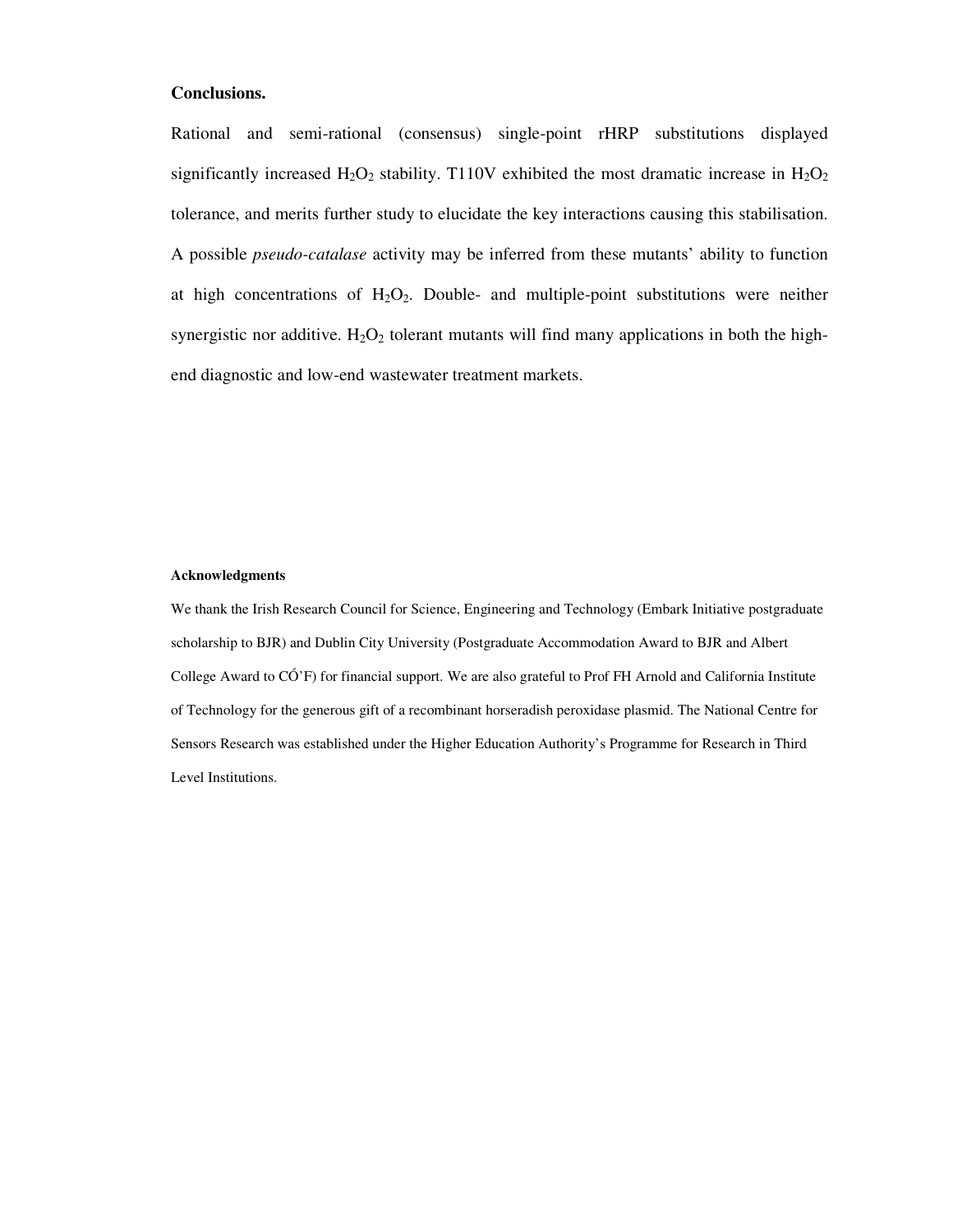#### **References.**

- 1. Ryan B, Carolan N. and O'Fágáin C. (2006). Horseradish and Soybean Peroxidases: Comparable Tools for Alternative Niches? *Trends in Biotechnology*, **24**, 355-363.
- 2. Borole A, Dai S, Cheng CL, Rodriguez M Jr, Davison BH. (2004). Performance of chloroperoxidase stabilization in mesoporous sol-gel glass using in situ glucose oxidase peroxide generation. *Applied Biochemistry and Biotechnology*, **113**, 273-285
- 3. Wanger M. and Nicell J.A. (2002). Detoxification of phenolic solutions with horseradish peroxidase and hydrogen peroxide. *Water Research*, **36**, 4041-4052.
- 4. O'Brien A.M, O'Fágáin C, Nielsen P.F. and Welinder K.G. (2001), Location of Crosslinks in chemically stabilised HRP. Implications for design of crosslinks. *Biotechnology and Bioengineering*, **76**, 277-284.
- 5. Lehmann M. and Wyss M. (2001). Engineering proteins for thermostability: the use of sequence alignments versus rational design and directed evolution. *Current Opinion in Biotechnology*, **12**, 371-375.
- 6. Lei S.P, Lin H.C, Wang S.S, Callaway J. and Wilcox G. (1987). Characterisation of the *Erwinia carotovora* pelB gene and its product pectate lyase. *Journal of Bacteriology*, **169**, 4379-4383
- 7. Maniatis T, Fritsch E.F. and Sambrook I. (1989) "Molecular Cloning- A laboratory Manual" Cold Spring Harbour Laboratory, Cold Spring Harbour, New York.
- 8. Wang W. and Malcom B.A. (1999). Two-stage PCR protocol allowing introduction of multiple mutations, deletions and insertions using QuickChange<sup>TM</sup> site-directed mutagenesis. *BioTechniques*, 26, 680-682.
- 9. Arnold F.H. and Lin, Z. (2000). California Institute Of Technology "Expression of Functional Eukaryotic Proteins". Worldwide Patent: PCT/US99/17127, WO 00/006718.
- 10. Hiner A.N.P., Hernandez-Ruiz J., Garcia-Canovas F., Smith A.T., Arnao M.B. and Acosta M. (1995). A comparative study of the inactivation of wild-type, recombinant and two mutant horseradish peroxidase isoenzymes C by hydrogen peroxide and m-chloroperoxybenzoic acid. *European Journal of Biochemistry,* **234**, 506-512.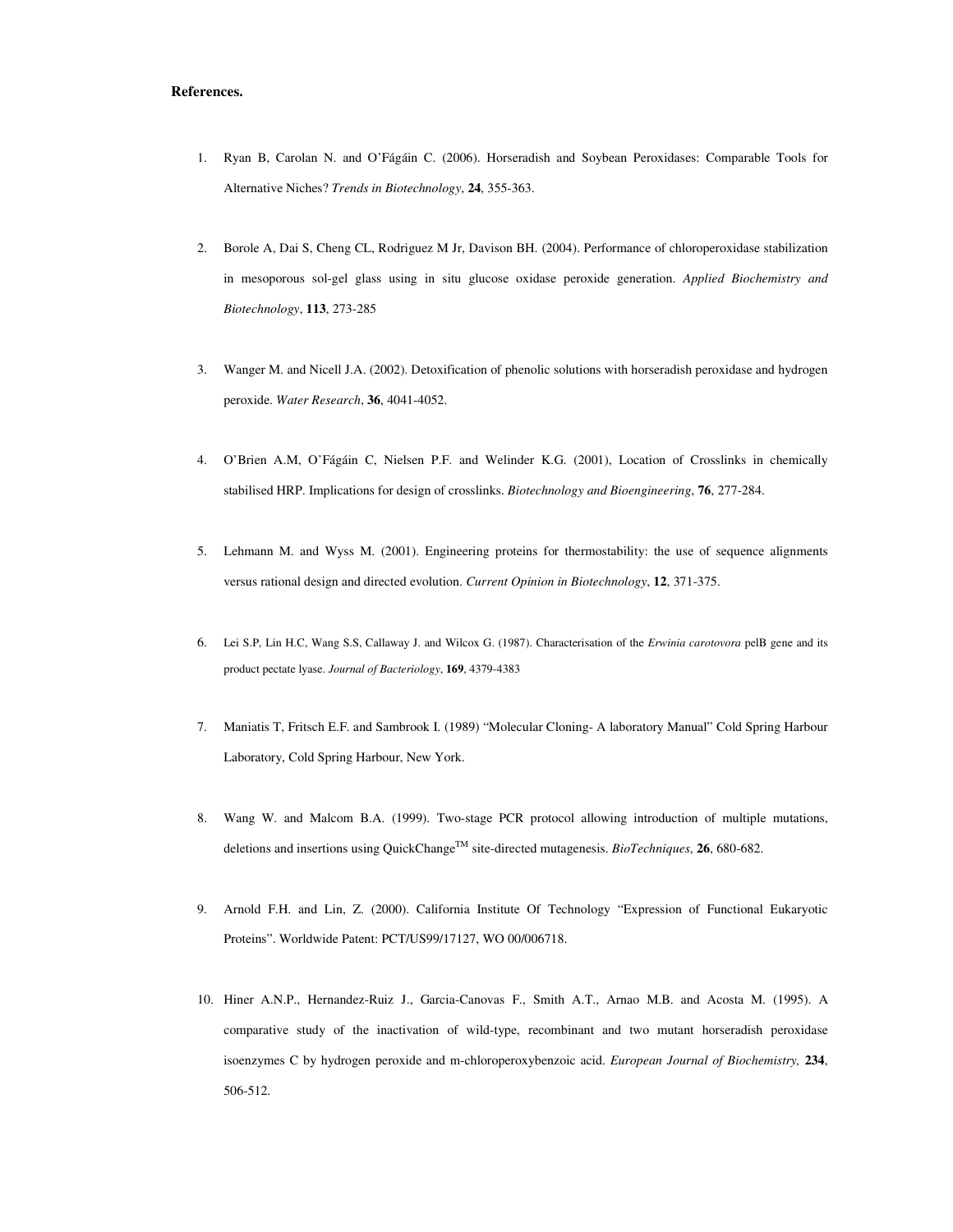- 11. Hernández-Ruiz J, Arnao M.B, Hiner A.N.P, Garcia-Cánovas F. and Acosta M. (2001). Catalase-like activity of horseradish peroxidase: relationship to enzyme inactivation by  $H_2O_2$ . *Biochemical Journal*, **354**, 107–114.
- 12. Hiner A.N, Hernández-Ruiz J, Rodríguez-López J, Arnao M.B, Varón R, García-Cánovas F and Acosta M. (2001). The inactivation of horseradish peroxidase isoenzyme A2 by hydrogen peroxide: an example of partial resistance due to the formation of a stable enzyme intermediate. *Journal of Biological Inorganic Chemistry*, **6**, 504-516.
- 13. Hiner A.N.P, Raven E.L, Thorneley R.N.F, Garcia-Canovas F. and Rodriguez-Lopez J.N. (2002). Mechanisms of Compound I formation in heme peroxidases. *Journal of Inorganic Biochemistry*, **91**, 27-34
- 14. Schmidt A, Schumacher J.T, Reichelt J, Hecht H-J. and Bilitewski U. (2002). Mechanistic and molecular investigation on stabilisation of HRPC. *Analytical Chemistry* **74**, 3037-3045.
- 15. Valderrama B, Ayala M. and Vazquez-Duhalt R. (2002). Suicide inactivation of peroxidases and the challenge of engineering more robust enzymes. *Chemistry and Biology*, **9**, 555-565.
- 16. Miyazaki C. and Takahashi H. (2001). Engineering of the  $H_2O_2$ -binding pocket region of a recombinant manganese peroxidase to be resistant to  $H_2O_2$ . *FEBS Letters*, **509**, 111-114.
- 17. Bateman L, Leger C, Goodin D.B. and Armstrong F.A. (2001). A distal histidine mutant (H52Q) of Yeast Cytochrome  $c$  Peroxidase catalyses the oxidation of  $H_2O_2$  instead of its reduction. *Journal of the American Chemical Society*, **123**, 9260-9263.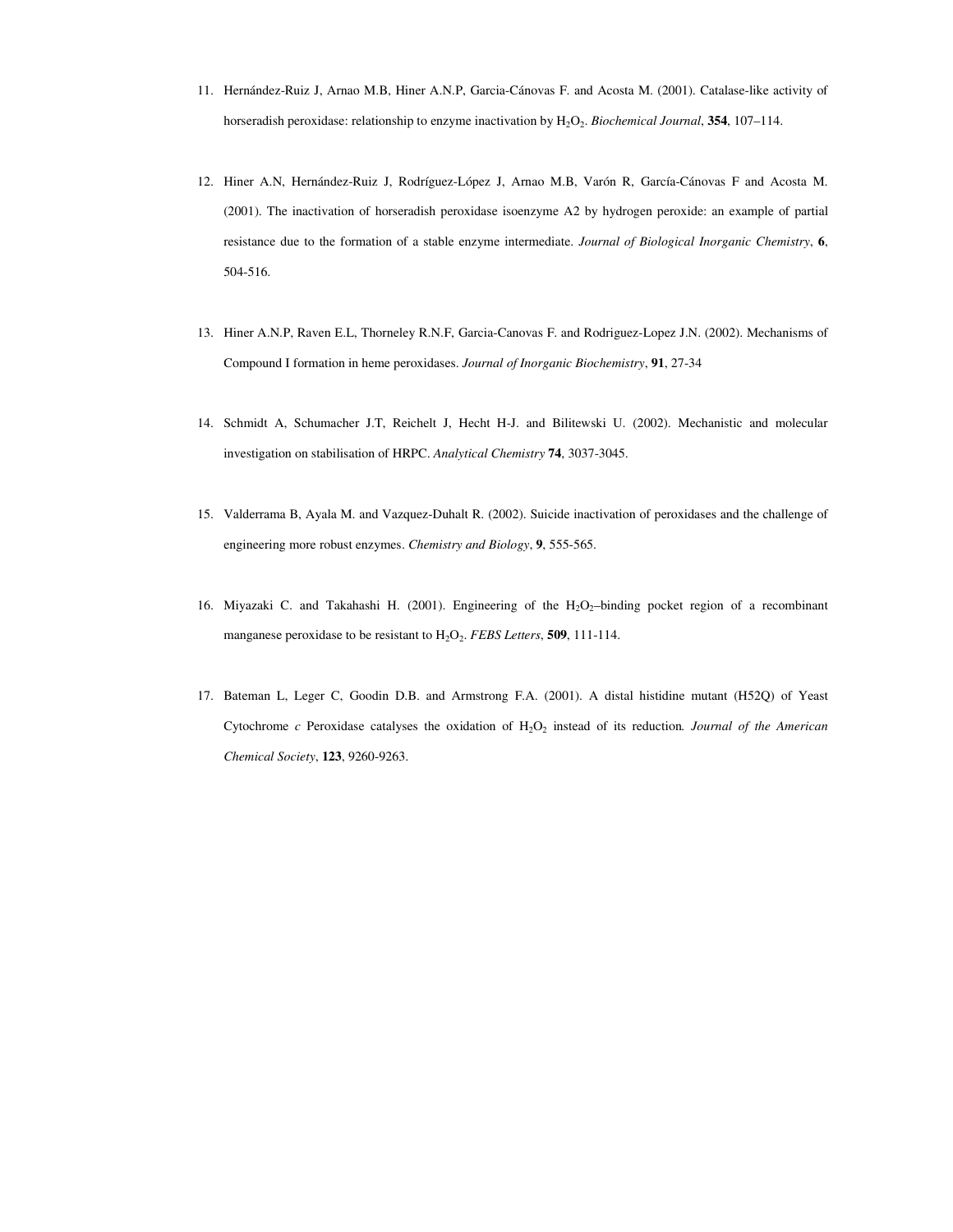

Figure 1: Plot of % remaining activity versus peroxide/enzyme ratio for plant HRP, wildtype rHRP and stabilised rHRP mutants over 4 h at room temperature. □ Plant HRP,  $\circ$  rHRP,  $\circ$  K241F,  $\Delta$  K232N,  $\times$  T110V.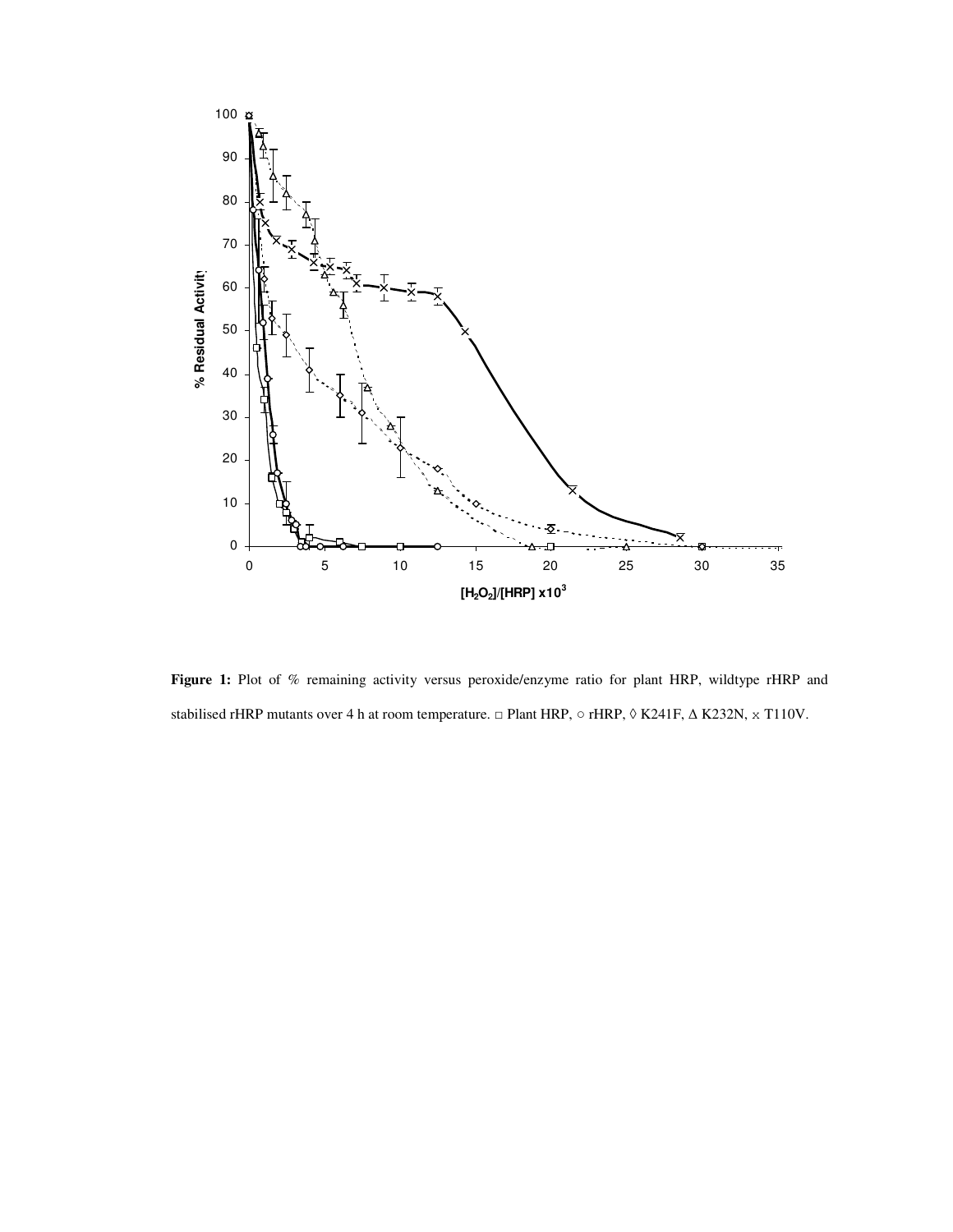**Table I:**  $C_{50}$  values for  $H_2O_2$  (the mM  $H_2O_2$  concentration that reduces catalytic activity to half the initial value in aqueous solution) for a selection of the mutants investigated (30 min incubation at room temperature). Single letter amino acid nomenclature is used throughout: A, Alanine; E, Glutamic Acid; F, Phenylalanine; K, Lysine; N, Asparagine. Combination mutant is T102A/Q106R/Q107D/T110V/I180F. The number indicates the relative position in the HRP structure (1ATJ, PDB accession code).

| <b>Mutant</b> | $H_2O_2C_{50}$ | <b>Error</b> | Fold           |
|---------------|----------------|--------------|----------------|
| <b>Name</b>   | (mM)           | $(\%)$       | Improvement    |
| Wildtype      | 17             | ±4           |                |
| Q106R         | 7              | ± 6          |                |
| <b>T110V</b>  | 425            | ±11          | 25             |
| <b>K232N</b>  | 300            | ± 5          | 18             |
| <b>K232E</b>  | 36             | ±10          | $\overline{2}$ |
| <b>K232A</b>  | 19             | ± 6          |                |
| <b>K241A</b>  | 33             | ± 6          | $\overline{2}$ |
| K241F         | 200            | ±7           | 12             |
| K232/241N     | 65             | ± 5          | 4              |
| K232F/K241N   | 70             | ± 8          | 4              |
| Combination   | 8              | ±1           |                |